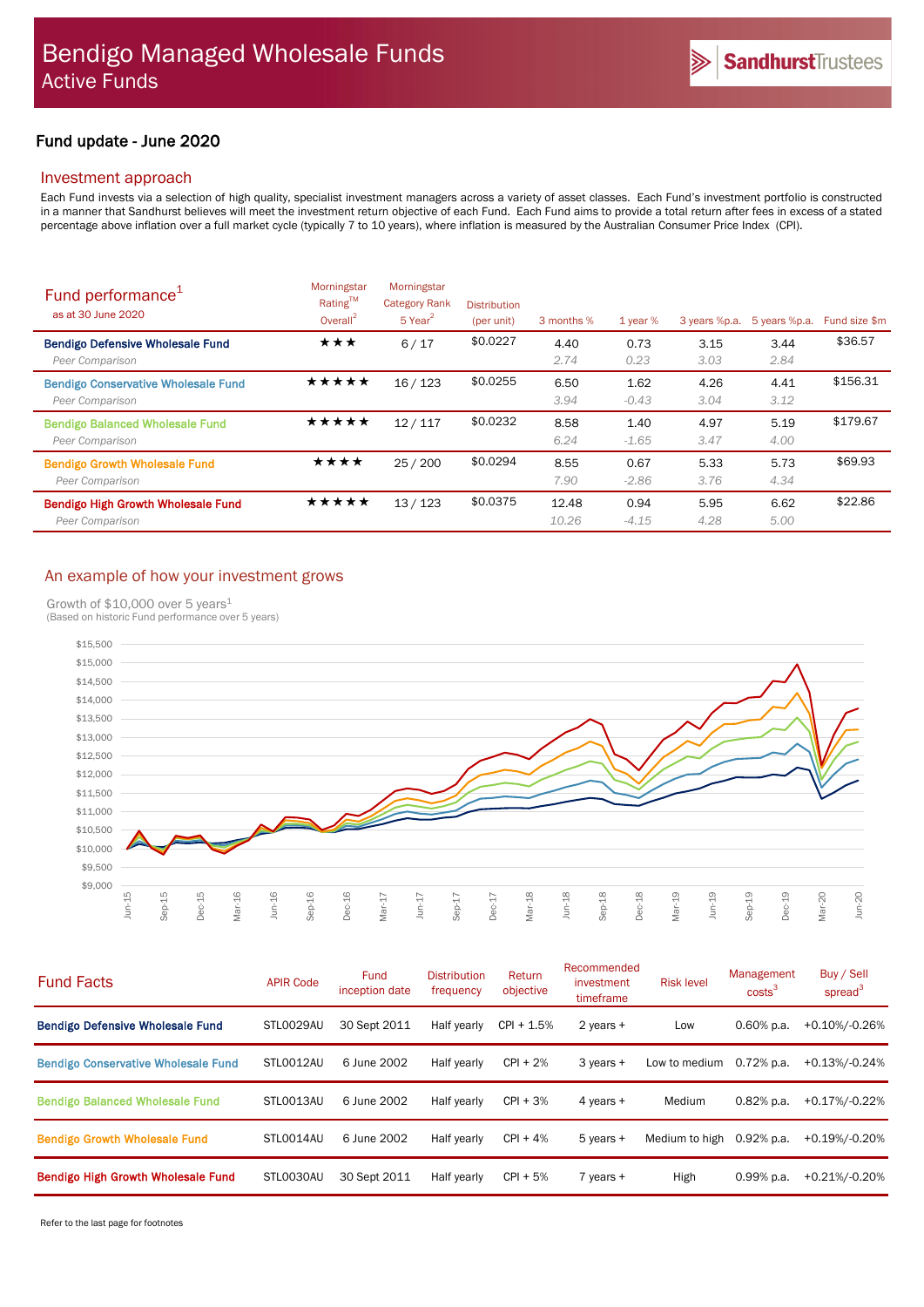Asset allocation

Bendigo Defensive Wholesale Fund

| $\blacksquare$ Aust Sh | 7.1%  |
|------------------------|-------|
| $\blacksquare$ Int Sh  | 6.1%  |
| Int Sh (Hedged)        | 3.8%  |
| Property & Infra       | 1.4%  |
| $\blacksquare$ Cash    | 21.1% |
| $\blacksquare$ Int Fl  | 18.9% |
| <b>Aust Fl</b>         | 39.5% |
| <b>Alternative</b>     | 2.1%  |

#### Bendigo Conservative Wholesale Fund



■ Aust Sh 25.8%  $\blacksquare$  Int Sh  $19.4\%$ Int Sh (Hedged) 11.0% Property & Infra 1.3% ■ Cash 15.1%  $\blacksquare$  Int FI 5.7% **Aust FI** 18.6% Alternative 3.1%

### Bendigo Balanced Wholesale Fund



#### Bendigo Growth Wholesale Fund

|  | ■Aust Sh                       | 34.8% |
|--|--------------------------------|-------|
|  | $\blacksquare$ Int Sh          | 23.2% |
|  | $\blacksquare$ Int Sh (Hedged) | 14.0% |
|  | Property & Infra               | 5.8%  |
|  | $\blacksquare$ Cash            | 11.2% |
|  | $\blacksquare$ Int Fl          | 0.7%  |
|  | ■ Aust Fl                      | 5.5%  |
|  | <b>Alternative</b>             | 4.8%  |
|  |                                |       |

#### Bendigo High Growth Wholesale Fund

| ■ Aust Sh                      | 41.1% |
|--------------------------------|-------|
| $\blacksquare$ Int Sh          | 29.9% |
| $\blacksquare$ Int Sh (Hedged) | 14.2% |
| ■ Property & Infra             | 5.7%  |
| $\blacksquare$ Cash            | 4.7%  |
| $\blacksquare$ Int FI          | 0.0%  |
| $\blacksquare$ Aust FI         | 0.0%  |
| <b>Alternative</b>             | 4.4%  |
|                                |       |

| Unit prices<br>as at 30 June 2020          | Application        | Withdrawal         |  |
|--------------------------------------------|--------------------|--------------------|--|
| <b>Bendigo Defensive Wholesale Fund</b>    | price<br>\$1.07744 | price<br>\$1.07357 |  |
| <b>Bendigo Conservative Wholesale Fund</b> | \$1.04974          | \$1.04587          |  |
| <b>Bendigo Balanced Wholesale Fund</b>     | \$0.98116          | \$0.97734          |  |
| <b>Bendigo Growth Wholesale Fund</b>       | \$0.91572          | \$0.91216          |  |
| <b>Bendigo High Growth Wholesale Fund</b>  | \$1.25928          | \$1.25413          |  |

### Quarterly commentary

### **Performance**

With returns ranging between 4.4% for the Defensive Fund, up to 12.5% for High Growth, from both a peer relative and absolute return perspective, the Wholesale suite of Funds performed strongly over the quarter. Risk assets across the board all performed strongly, with tilts to emerging markets within the growth allocation and positions in inflation linked bonds within the defensive component, both proving beneficial. The Funds exposure to gold also aided returns, as central bank quantitative easing measures boosts money supply, which in turn draws investors into exposures with finite supply such as precious metals.

Active management benefited the Funds over the quarter, with strong returns experienced by Ellerston Micro (+44%), Bennelong Concentrated Australian Equities (+19.5%) and T. Rowe Price Global Equities (+16.8%).

Looking forward, we believe the Funds are well positioned with a good mix of alpha seeking strategies through our exposure to mid and small cap equities, and defensive downside protection through US treasury positions, gold and USD currency exposure.

### Economic

The June quarter of 2020 will be characterised as one of the sharpest recoveries in risk assets on record. Australian shares (measured by the S&P ASX 300 accumulation index) recorded a 16.8% rise while global equity markets (measured by the MSCI World Ex Australia hedged total return index) appreciated 17.8% over the same period. Investors were encouraged by the scale and speed of stimulatory measures enacted by governments and central banks alike in order to soften the economic impacts of shutdown measures taken to slow COVID-19 transmissions.

As a result, market participants find themselves weighing up poor economic data, higher valuations and impending earnings announcements which will provide greater insight into the actual impact of disruption on business operations and profitability as a result of coronavirus restrictions. While markets are broadly higher, a look at industry sector performance highlights the nuanced outperformance of sectors perceived to be more insulated from lockdowns. For example, the information technology sector has benefited from an acceleration of people working from home and a greater adoption of digital payments in lieu of physical cash transactions. Many of these trends are not new, however, the rate in which businesses and consumers have had to change their behaviour in response to the pandemic has fast-tracked these themes with information technology companies the direct beneficiaries. The MSCI World Information Technology sector appreciated 31.2% since March vastly outperforming the benchmark return of 17.8%.

Closer to home much conjecture remains around the proposed end of fiscal support payments such as the Job Keeper and Job Seeker subsidies. These policies in concert with other measures have eased some of the negative impacts facing the Australian economy with data points such as unemployment and GDP tracking better than initial economist projections.

Looking forward, challenges remain on the health front with recent data pointing to an increase in infections around the globe. On the positive side, Australia remains one of the better placed nations regarding case counts and testing capacity. Governments and central banks will be required to continue to support economies going forward as disrupted companies and individuals still need to finance expenses. The economic strain will only be permanently eased by a return to full economic activity in time. The road ahead is likely to be a volatile one, emphasising the need for diversification and pragmatic risk management through the various stages of the recovery.

### Do you have any questions?

For further information contact us on 1800 634 969 or visit www.sandhursttrustees.com.au